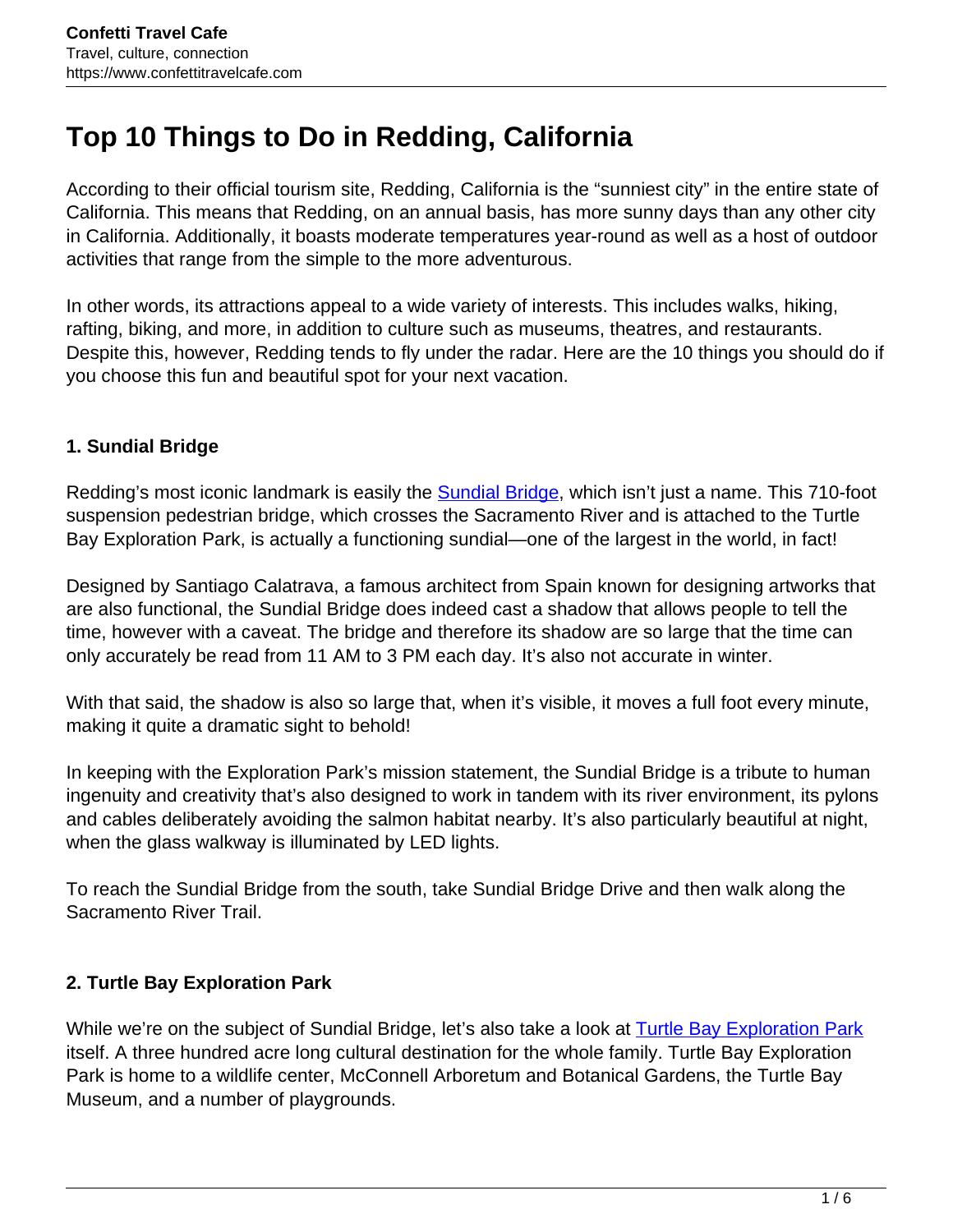Part of Turtle Bay Exploration Park's goal, as with the Sundial Bridge, is to blend into the natural environment, and so the museum's architecture of glass, steel, and wood is deliberately unobtrusive. In the museum and other areas of the park, visitors can learn about the area's history (both Native American and pioneer) and natural resources.

Meanwhile, the park is full of beautiful outdoor art, including the Sundial Bridge, as well as more fully natural forms of beauty on display in the aforementioned arboretum, which is full of trees and plants that are all native to California. Just by the bridge you'll also find Paul Bunyan's Forest Camp, which teaches visitors what the life of a logger was like back when the pioneers first began arriving in the area.

On the various forest trails, you'll also have the opportunity to see not only the gorgeous greenery but some of the native wildlife, such as bobcats and hawks.

To get to Turtle Bay Exploration Park, take the 44 to Sundial Bridge Drive.

#### **3. The Sacramento River Trail**

The Sundial Bridge is also part of the Sacramento River Trail system, a five-and-a-half-mile paved loop that goes around the Sacramento River and affords walkers, joggers, hikers, cyclists, and even horseback riders the opportunity to take in the natural beauty of the river, the breathtaking hills, landscapes, and dam, and the indigenous wildlife.

It's a great place to experience all of the outdoorsy wonder of the Redding area. Electric bicycles can be rented at the Jefferson State Adventure Hub, located a street down from where the trail meets Caldwell Park.

There are many options of getting to the Sacramento River Trail, as it connects to many parks and landmarks in the area, including by the aforementioned Turtle Bay Exploration Park.

#### **4. The Behrens-Eaton House Museum**

First built in the nineteenth century, the **Behrens-Eaton House Museum** is a historical house that is a glorious example of Victorian architecture in the Redding area.

What is now the museum used to be the dwelling of Richard Behrens Eaton, a judge of the Superior Court, who after his death bequeathed his home for this purpose, in order to share the building and his and his family's history with both visitors to and residents of Redding.

The museum's scope in later years also grew to encompass Victorian housewares and furniture,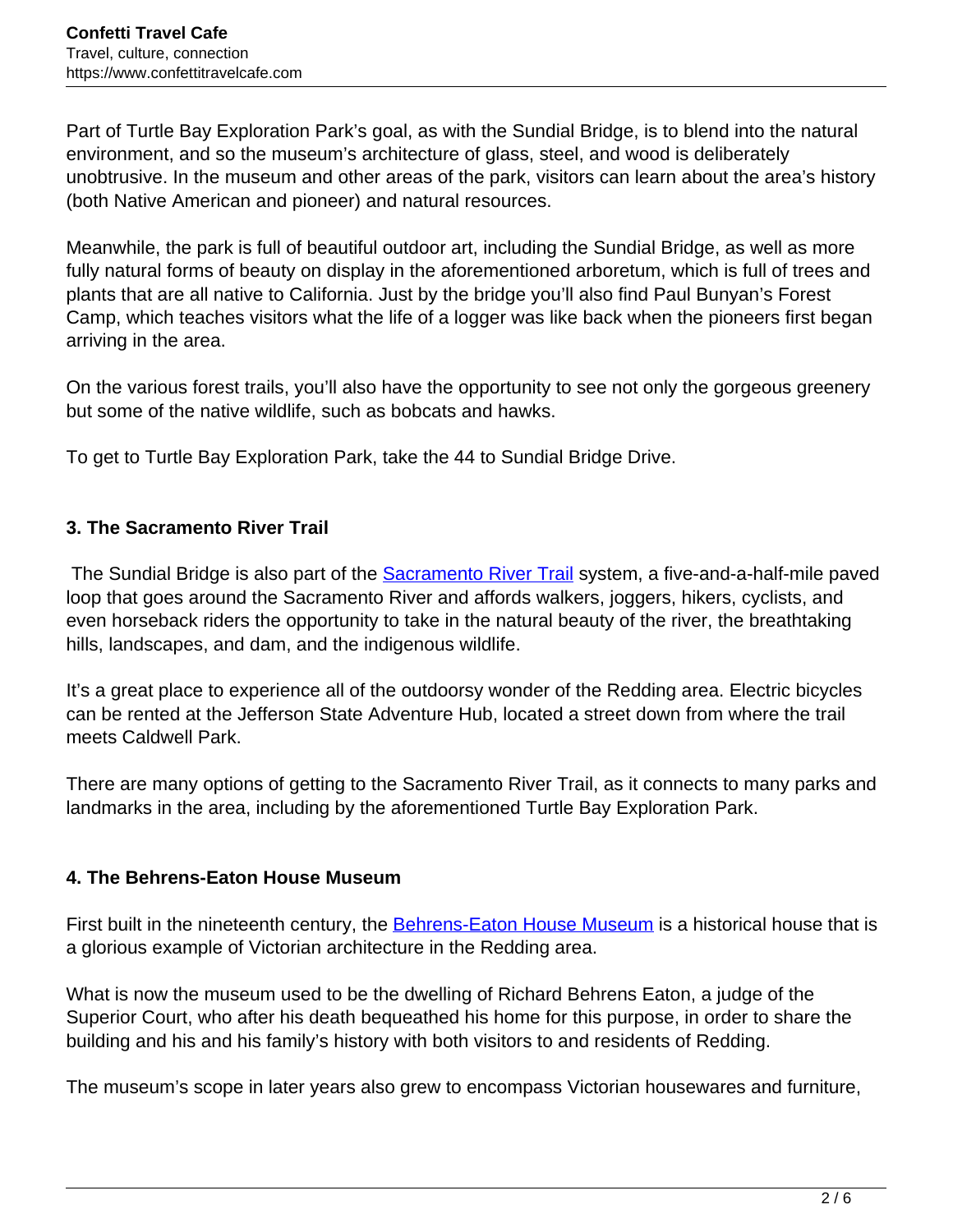antique clothing, artefacts from various wars, books, information about the Eaton family, and more. It is now a fantastic place to learn about the history of the city, as well as how it was run long ago.

Admission to the museum is free, making it an excellent and educational family outing destination. The museum is located at 1520 West Street, and is open on Tuesdays, Wednesdays, and Saturdays. You can reach it by going down West Street and turning west. It'll be the first driveway you see on your right.

### **5. Redding City Hall and Sculpture Park**

One of Redding's biggest surprises, particularly for art lovers, is that beyond just being a local governmental building, Redding's City Hall is also home to the city's biggest and most expansive art gallery. This three story building, which is about one hundred thousand square feet long, boasts more than five hundred feet of gallery space.

Meanwhile, outside City Hall, as part of its campus, is the beautiful Sculpture Park at City Hall, which also has a combination of permanent fixtures along with temporary exhibitions, providing a picturesque area for both locals and tourists to stroll and take in the culture while also experiencing the fresh air and greenery.

The Sculpture Park is also a lovely place to take a picnic and have a nice leisurely afternoon out with the family or loved ones.

In order to visit the Redding City Hall and Sculpture Park, take the I-5 to E. Cypress West over the Sacramento River. City Hall is on the left, just past the Crown Ford.

## **6. Cascade Theatre**

In addition to all of the beauty of the outdoors on display in Redding, the city is also home to a historic entertainment venue, namely the Cascade Theatre.

Originally built in 1934 as a cinema and years later converted into a traditional performance space, the Cascade Theatre still boasts a striking historic marquee covered in neon lights that is one of the major landmarks of Redding's downtown area thanks to its iconic Art Deco style.

When the cinema first opened, it had over thirteen hundred chairs and was the first public building in Redding to boast air conditioning. In 1979, the huge space was divided into four cinemas. After closing down in 1997, however, it reopened seven years later in 2004 in its current form with an auditorium fully restored to its former glory.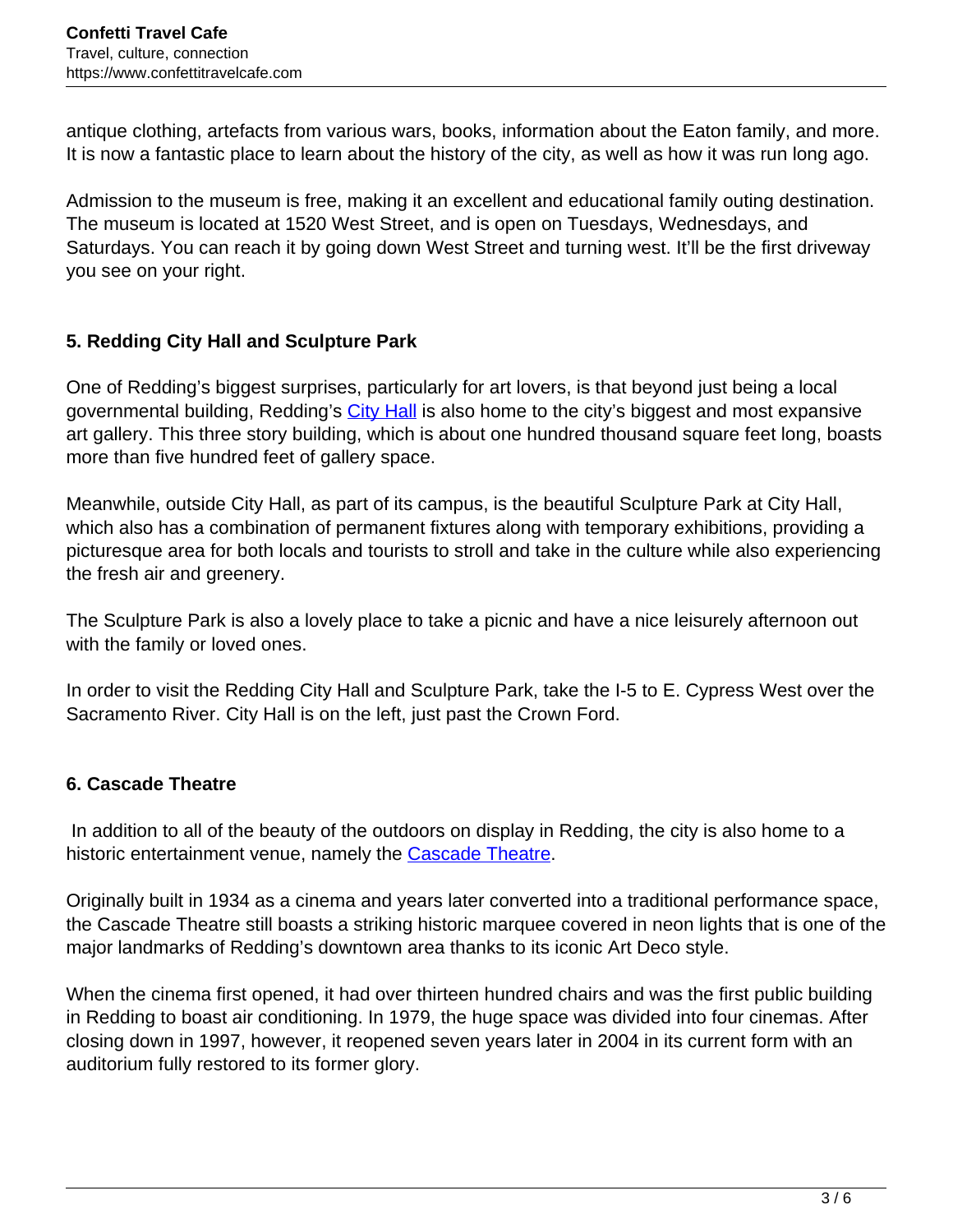Today, the Cascade Theatre hosts everything from big Broadway musicals to drama, both classic and modern, to concerts featuring touring celebrity musicians, classical concerts, dance, and many other sorts of performance and public event. Both its stunning décor and the culture it provides make it an unmissable place to visit when you're in Redding's.

The Cascade Theatre is located on 1731 Market Street in beautiful Downtown Redding.

#### **7. Lassen Volcanic National Park**

Although technically outside of Redding, Lassen Volcanic National Park is such a popular, relatively close visitor destination that Redding includes it on their tourist site. For the more adventurous people, Lassen Volcanic Park is known for breathtaking sights, along with hot springs, mud pots, steam vents, and, you guessed it, volcanoes.

Home to the largest lava dome volcano in the world and cinder cone, composite, and shield volcanoes, it contains every type of volcano known to man.

Amongst the volcanoes are the world's biggest lava dome volcano, along with shield, composite, and cinder cone volcanoes. It also has the Cascade Mountains' highest peak.

Less than an hour away from Redding by car, Lassen Volcanic Park has a trail system that's over one hundred fifty miles long. The trails include Devils Kitchen, Echo Lake, Lassen Peak, and Pacific Crest trail, which spans the entire country but seventeen miles of which are located within this park.

Some of the hiking areas are snow-covered all year round, and in addition to the hiking throughout the year, the thirty feet of snow that the park gets each winter makes it a skiing and snowshoeing destination that time of year. The park is also famed for its stunning nighttime views, making it perfect for camping and stargazing.

The main way to drive through the park is via the Lassen Volcanic National Park Highway, with the best GPS locations being the Loomis Museum and the Kohm Yah-mah-nee Visitor Centre.

#### **8. Shasta State Historic Park, Redding, California**

Located within five miles of the center of Redding lies Shasta State Historic Park, which is a historic ghost town of what was once, during California's Gold Rush, a bustling, thriving area. It was a crucial center for commerce at the time, as well as a key trade nexus for stagecoaches and mule trains. Gold was found nearby in 1849, and most prospectors operated from there.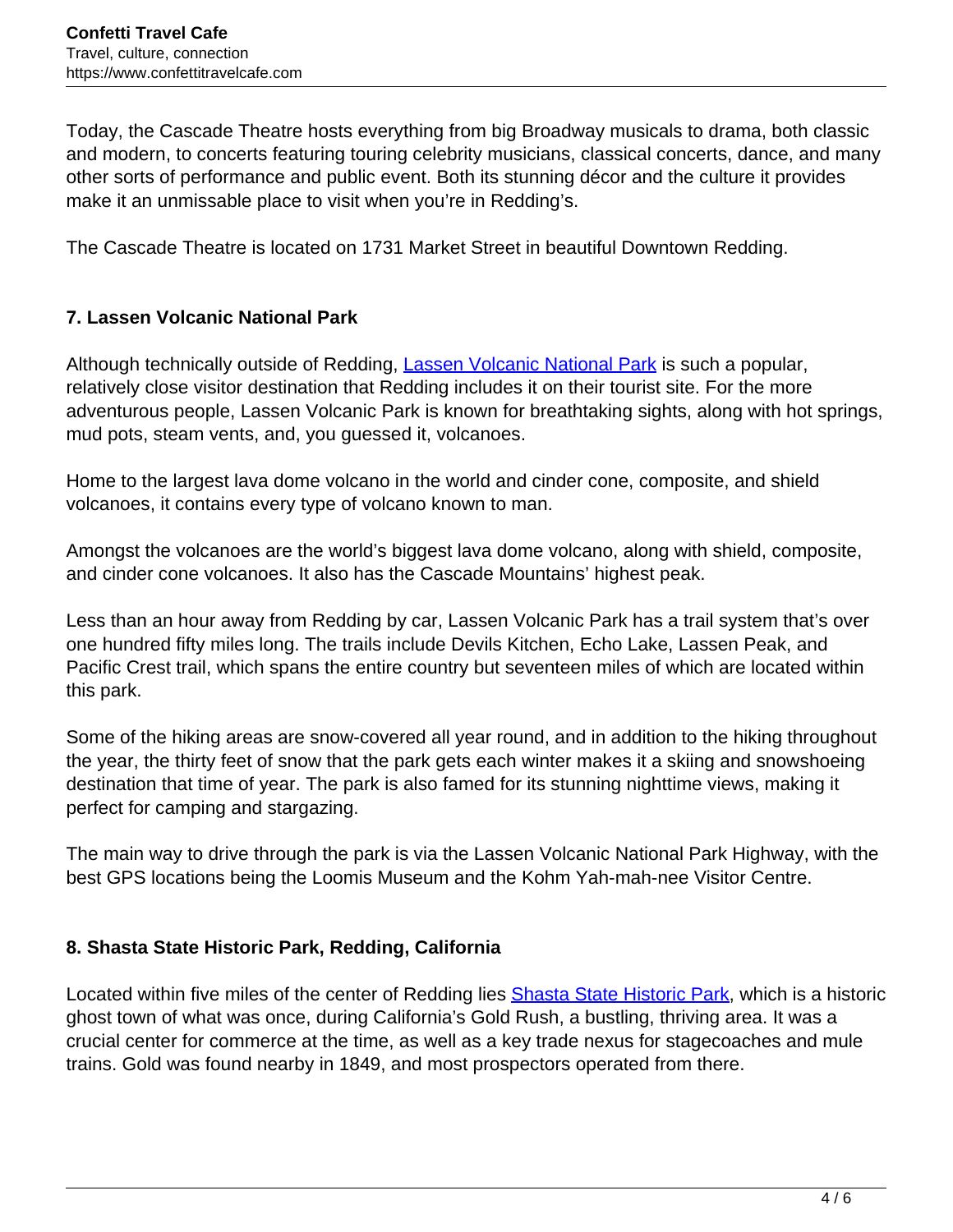Old Shasta eventually became a ghost town when Redding was selected to get a railroad stop, forcing businesses to move there.

Walking around, you'll see such remaining brick establishments as a brewery and blacksmith's, in addition to a number of old shops, surrounded by historical plaques giving information and context, that give you a real sense of what the town was like in the mid-1800s. It really feels like stepping into a moment in history.

Shasta State Historic Park is located on the same highway as the Whiskeytown Recreation Area. You can pull to the side of the road and stop for a visit on your way.

#### **9. Whiskeytown National Recreation Area**

Surrounding the crystal clear Whiskeytown Lake, just fifteen minutes outside of Redding, is the Whiskeytown National Recreation Area, a forty thousand acre area covering more than thirty miles by the shoreline.

Due to this, it's a popular destination for water-based activities such as boating, swimming, and fishing, while the vast expanse of the land also makes it perfect for walking, jogging, horseback riding, biking, and naturally hiking, particularly thanks to four breathtaking waterfall trails specifically designed for that purpose.

The Whiskeytown National Recreation Area is located at the juncture of Sacramento Valley and the Klamath Mountains.

## **10. Shasta-Trinity National Forest**

Just a short drive from Redding is the **Shasta-Trinity National Forest**, which covers more than two million acres of land, and is a perfect place for nature lovers to explore and revel in the natural world.

Combining two forests (Shasta and Trinity) it's the largest of California's National Forests and features Shasta Lake, California's biggest man made lake, as well as Mount Shasta, which is over fourteen thousand feet high.

Its trails go through six thousand foot mountains and forests, and by various bodies of water, such as streams, rivers, and lakes, so everything from camping to fishing to hiking is available to the outdoorsy type.

The area has several hot springs which are worth visiting, such as the well-known Hunt Hot